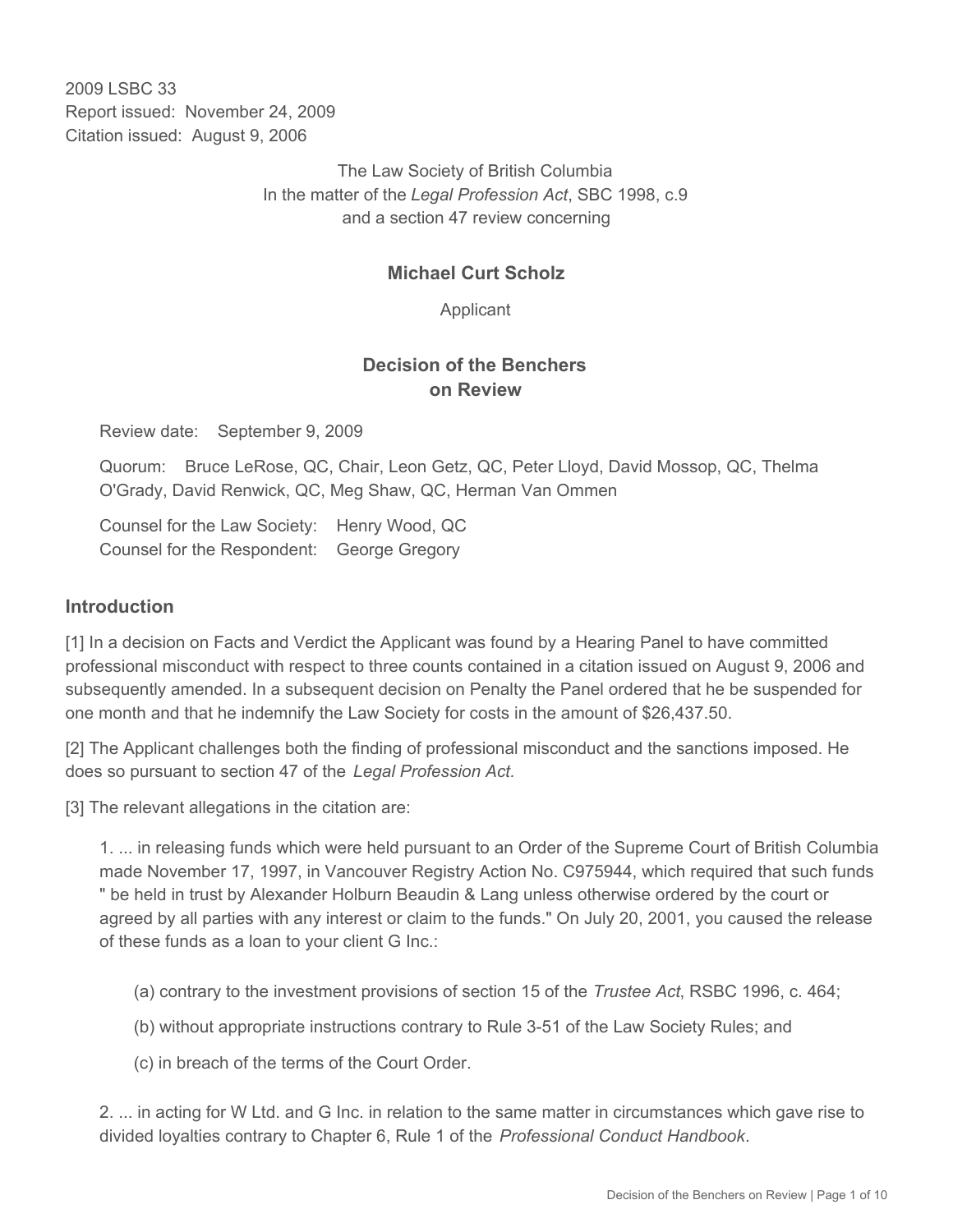4. ... in acting for W Ltd. to arrange a loan of funds over which it had a claim to G Inc., when he was in a conflict of interest by reason of your employment by and financial interest in G Corp., the parent company of G Inc.

[4] The Law Society did not proceed with the allegation respecting the investment provisions of the *Trustee Act.*

# **Jurisdiction**

[5] The effect of section 47(5) of the *Legal Profession Act,* considered in the light of a well-developed body of jurisprudence that we do not need to canvass, is that if a review panel such as this is satisfied that a challenged decision of the Hearing Panel is correct, it must confirm that decision; and if it is not so satisfied it must substitute some other decision that the Hearing Panel had the power to make.

[6] The threshold question that must be answered is whether the conclusions of the Hearing Panel were correct.

# **The First Issue on Review - Allegation 1(c)**

[7] The Hearing Panel found the Applicant's conduct in failing to properly obtain the consents of the appropriate parties to the payment out of funds from his trust account where such payment was not approved by Order of the Court, to be professional misconduct in that it represented a marked departure from what the Law Society expects from its members. *Law Society of BC v. Scholz*, 2008 LSBC 02 at paragraph [55].

[8] The evidentiary background to this conclusion is set out in paragraphs [9] to [13] of the decision on Facts and Verdict, as follows:

[9] In 1997, as a result of the failure of Eron Mortgage Corporation, the Registrar of Mortgage Brokers froze the bank account of W Ltd. W Ltd. was a client of the Respondent. This bank account was at the Bank of Montreal and had a balance of \$179,246.70 at the date it was frozen. The Bank of Montreal commenced interpleader proceedings to have those funds paid into Court for ultimate determination as to the rightful owner of those funds.

[10] DC, who gave evidence at the hearing, was an investor in W Ltd. He commenced an action to recover \$100,000.00 of funds he had loaned to W Ltd. He sought an order that the funds of W Ltd., frozen at the Bank of Montreal, be paid to the credit of the action that he had commenced. This application was served on 34 respondents, many of whom, like DC¸ were investors in W Ltd.

[11] Appearances to this application were filed on behalf of the Bank of Montreal, the Province of British Columbia and the Registrar of Mortgage Brokers. An Appearance was also filed by one LM, an investor in W Ltd.

[12] Ultimately, the Respondent proposed and obtained agreement that the " frozen" funds held by the Bank of Montreal be paid to the Respondent's firm, Alexander Holburn. This was confirmed by the Order of Mr. Justice Tysoe, made November 17, 1997, which provides:

... the Bank of Montreal pay the funds in its possession held to the credit of the defendant W Ltd. to Alexander, Holburn, Beaudin & Lang, in trust, and that such funds be held in trust by Alexander, Holburn, Beaudin & Lang unless otherwise ordered by the court or agreed by all parties with any interest in or claim to the funds.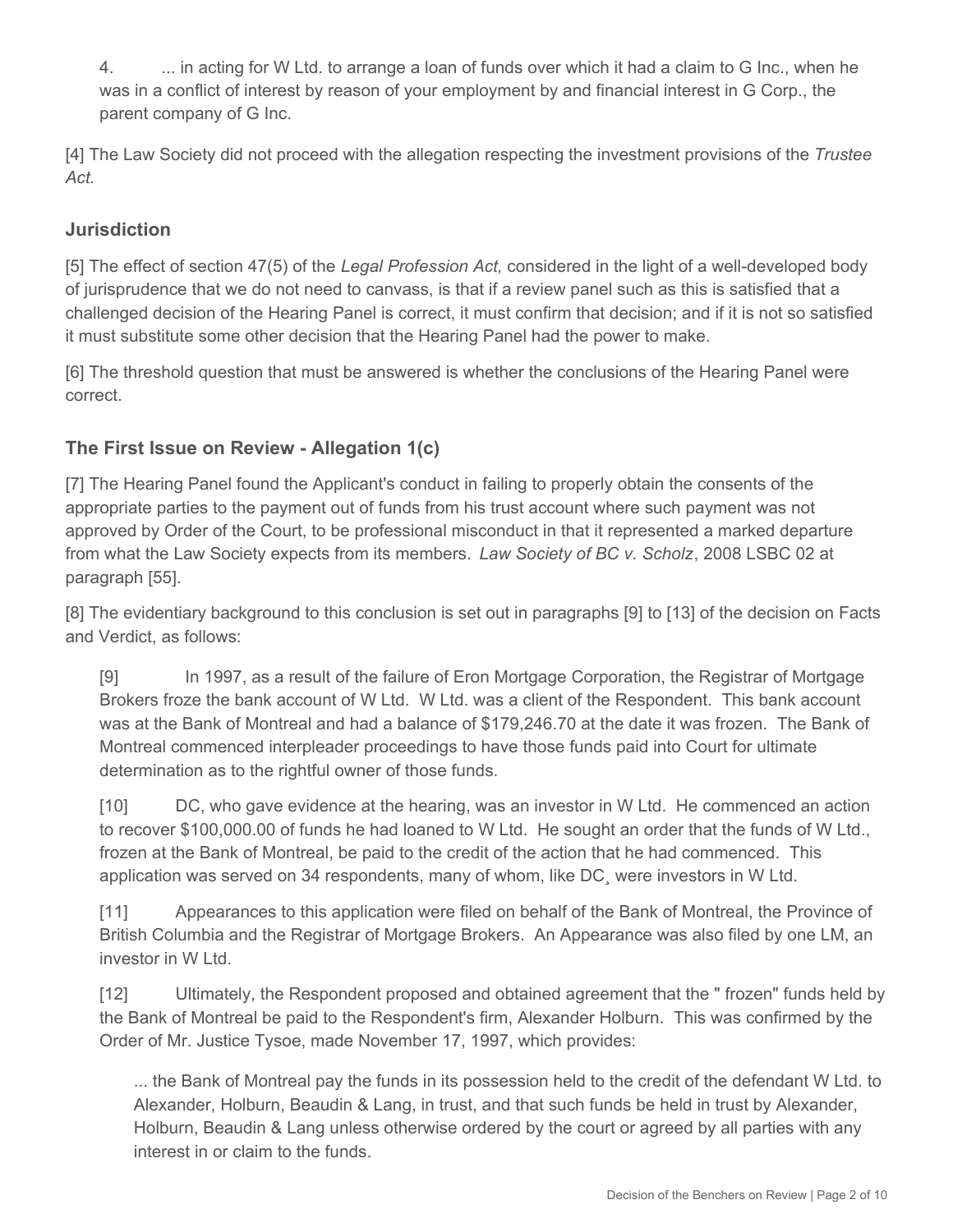[13] On December 24 of that year, the Bank of Montreal paid the funds in the amount of \$179,245.70 to the firm pursuant to such Order, and the funds remained in such status, with the Respondent as the lawyer at Alexander Holburn primarily responsible therefore.

[9] The Applicant challenges this finding. He frames the issues this way:

COUNT 1(c)

" 1 Did the Panel err in finding that the conduct amounted to professional misconduct?

1(a) The Court Order that required notice be given to: " all **parties** with any interest in or claim to the funds" [emphasis added]. Did the Panel err in faulting the Applicant for failing to give notice to entities that the Panel found were not parties such as the 33 other respondents . . .?

1(b) Did the Panel err in finding (implicitly) that the Registrar of Mortgage Brokers and the Province had an interest in the funds in the face of the unanimous evidence to the contrary, including that from the Registrar of Mortgage Brokers and the Province?

# **The Consent of the Registrar of Mortgage Brokers**

[10] We will deal first with the issue raised in paragraph 1(b) above concerning the consent of the Registrar of Mortgage Brokers. The Hearing Panel found, at paragraph [34] of the decision on Facts and Verdict, that " the consent of the Registrar of Mortgage Brokers and the Province of British Columbia was necessary" and, at paragraph [41], that it was not obtained.

[11] It is not disputed that the Registrar's consent was not obtained. The Applicant contends, in essence, that it was not required.

[12] We do not agree. In our view the Hearing Panel correctly concluded that this consent was necessary.

[13] The funds held by the Bank of Montreal were frozen by the Registrar of Mortgage Brokers acting under section 7 of the *Mortgage Brokers Act*. That section authorizes the Registrar to freeze funds if: (a) the Registrar is about to examine, or is examining, or has examined a person under the *Act*; (b) the Registrar is about to make or has made a direction, decision, order or ruling suspending or cancelling a person's registration under the *Act*; or (c) criminal proceedings or proceedings in respect of a contravention of the *Act*, or the regulations, or the orders or directions of the Registrar, are about to be, or have been, instituted. It is an extraordinary power to act unilaterally on an emergent basis to obviate an apprehended risk of harm to the public. The manifest purpose of such a " freezing order" is to ensure the safety of the funds pending further determinations as to who has a claim to them.

[14] The Registrar has no " claim" to the frozen funds. Clearly, however, the Registrar has, as the public official at whose behest they were frozen, an " interest" in them. That interest is to protect the funds, so far as it can be done and for so long as the Registrar considers it necessary, for the claims of others.

[15] On November 10, 1997 the Applicant, acting as solicitor for W Ltd., proposed to the Bank that, instead of paying the funds into court as contemplated by the interpleader proceedings it had commenced, the Bank should instead, if the consent of DC could be obtained, pay the funds to Alexander Holburn in trust. In light of the nature and purpose of the freezing order, it is entirely unsurprising that the Bank's counsel responded that this could not be done " without having [DC's] consent and the consent of the Registrar of Mortgage Brokers." [Statement of Agreed Facts, paragraph 22].

[16] The necessary consents to the payment into trust, including that of the Registrar, were obtained; and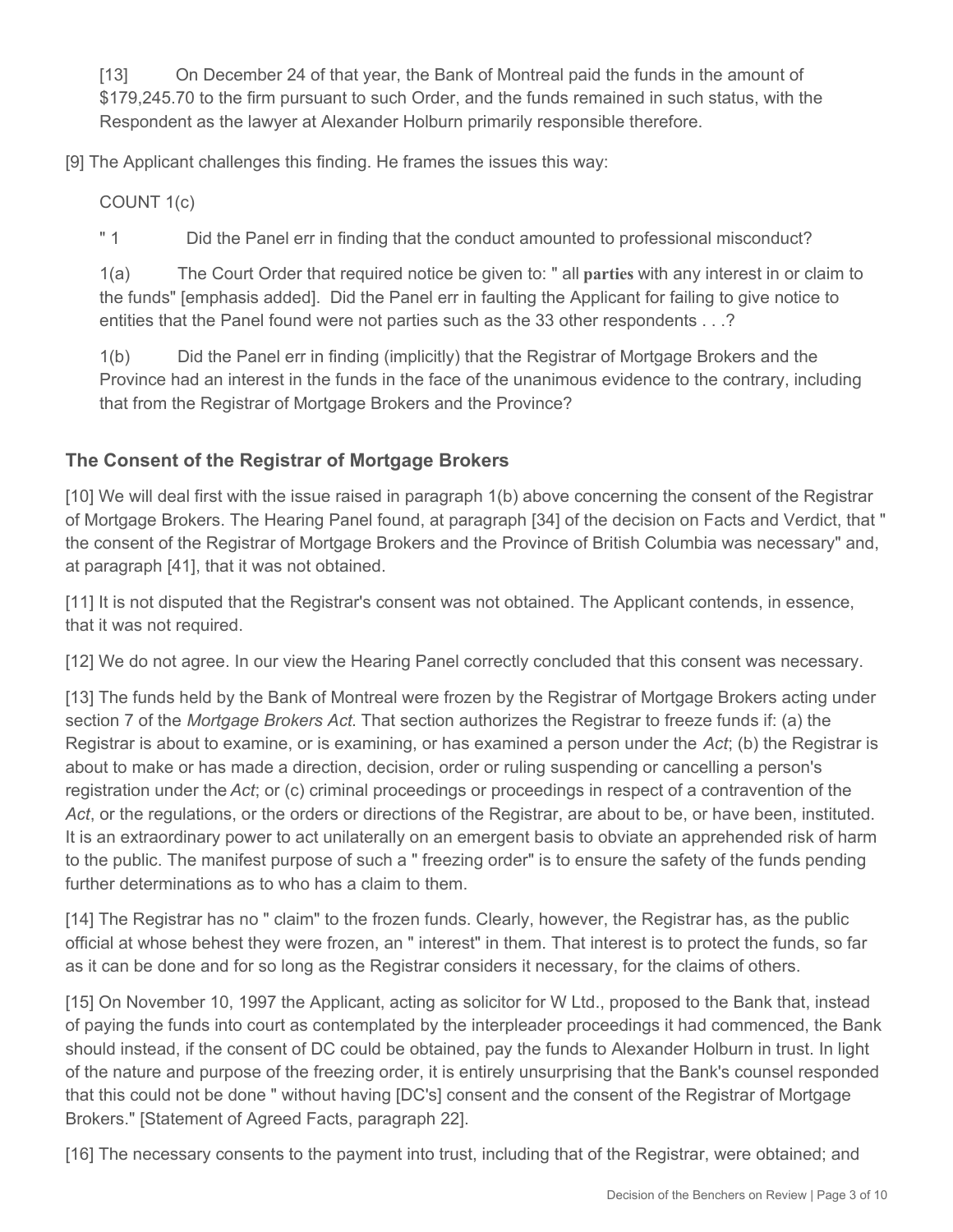the Court Order, on which the Registrar was identified as a party, was issued.

[17] In our view, neither the fact that the Registrar consented to the funds being deposited in one place rather than another nor the fact that the Court, knowing of that consent, issued the Court Order authorizing that this be done, extinguished or otherwise released his interest in those funds. Nothing changed as the result of his having consented or as the result of the Court Order, except the location of the funds. The Registrar's interest continued undiminished. We fail to understand why it might be thought that the change in the location of the funds caused his interest in them to evaporate.

[18] There is no evidence that the Registrar's consent to the making of the Court Order was either sought or obtained on any understanding that he was giving up all further rights (and arguably obligations) in the matter and so in effect disabled himself from continuing to ensure that the public interest in their proper disposition was adequately protected.

[19] The Applicant's evidence was that he had spoken to counsel for these parties during the period subsequent to the Order of Mr. Justice Tysoe and before the disbursal of the funds to G Inc. Counsel had indicated to the Applicant that the Registrar and the Province had no further interest in these funds.

[20] Among the documents received in evidence by the Hearing Panel was a letter dated April 20, 2007 from counsel to the Registrar, addressed to counsel for the Applicant. The Hearing Panel quoted from that letter in paragraph [35] of the decision on Facts and Verdict. In full, the letter is as follows:

This will confirm our discussions today and that I am counsel for the Province of British Columbia and Robert J. Hobart, the former Registrar of Mortgage Brokers, in [the action between DC and W Ltd.]. The action was commenced in 1997 and has long since been dormant.

This action concerned funds which were placed in a trust account at the Bank of Montreal which were subsequently the subject of a freeze order made at the time of the Eron Mortgage scandal. You have asked me to determine whether the office of the Registrar or the Financial Institutions Commission has any interest in those funds and whether they had any interest in them as of July 1, 2001.

I understand you act for Michael Scholz in proceedings before the Law Society of British Columbia.

*I confirm that neither Hobart, FICOM nor the Province has a claim to the funds as of today nor did they on July 1, 2001. In 2001, FICOM's only interest would have been to ensure that the funds were not diverted in violation of court orders.*

I can say that it was my expectation that as counsel for two of the defendants in this action, I would have received notice of any application for payment out of the funds. At the time I would have sought instructions, but again, subject to the nature of that application I expect it would have been unlikely we would have taken any position.

I have no recollection of having ever having spoken to Mr. Scholz concerning this matter. I have reviewed my file and can see no notes indicating we spoke at any time. I did not advise Mr. Scholz that my clients had no interest in the funds.

### [emphasis added]

[21] The Applicant relies on the first sentence in the italicized passage. With all respect, however, we do not think it is relevant. So far as we have been able to determine, the Registrar never asserted a " claim" on the funds or suggested that he might have one, nor could he. The key part of the passage is the second sentence, which is entirely consistent with our view of the nature of the Registrar's *interest* and that it survived the Court Order.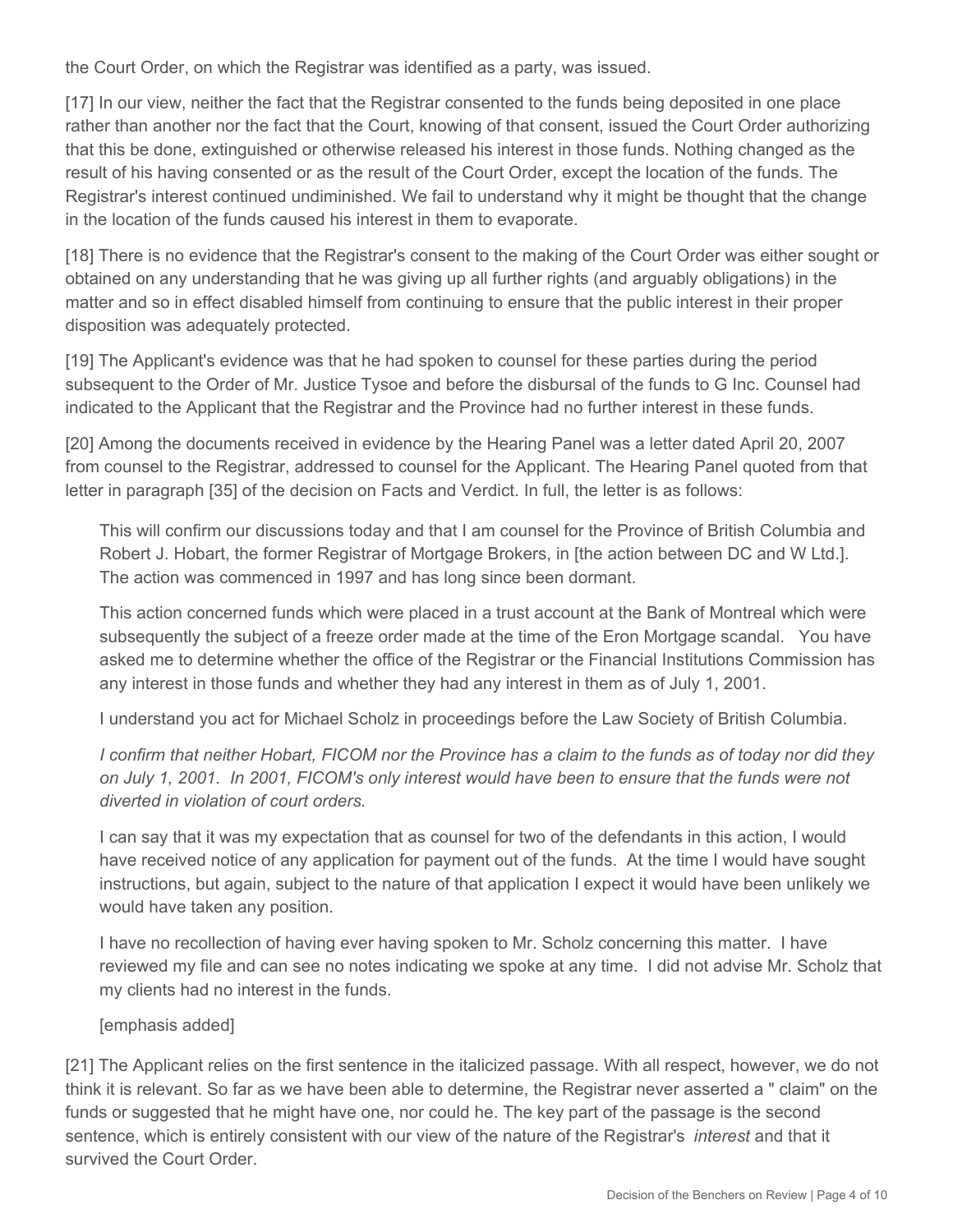[22] In support of the contention that the Registrar was not a party with any interest in the funds, the Applicant also relies on some evidence given by DC before the Hearing Panel to the effect, as described in the Applicant's written submission to us, that " FICOM had not expressed a positive interest in the funds, and its main concern was protecting itself from criticism." It is clear from a careful reading of DC's evidence, however, that his view amounted to little more than a lay impression. It was not based on any advice received from FICOM or the Registrar or, indeed, anyone else. It rested, in any event, upon the mistaken belief that the word " interest" in the Court Order, referred to a financial interest or claim to the funds. Moreover, we are far from persuaded that any evidence is relevant to the question of whether the Court Order required that the consent of the Registrar be obtained.

### [23] Taking into account:

(a) the context of the interpleader motion and the fact that the Court Order was made as an application in proceedings in which the Registrar was named as a party;

- (b) the nature and extent of the Registrar's interest in the funds and their treatment; and
- (c) the express language of the Court Order,

we think the Hearing Panel was clearly correct in reaching the conclusion that the consent of the Registrar was required and that the failure to obtain that consent was, for the reasons that the Panel gave and to which we have nothing to add, professional misconduct.

[24] The Hearing Panel also considered whether the consents of W Ltd., LM, the Province of British Columbia and the 33 persons who were given notice of the original interpleader motion were necessary before the Applicant could have properly paid out the funds from trust. The Hearing Panel found that the consents of all those persons were necessary and were not in fact obtained. We do not believe it is necessary to deal with the consents of those persons given our findings with respect to the lack of consent by the Registrar. Count 1(c) is proven on that fact alone.

### **The Second Issue on Review - Allegation 1(b)**

[25] With respect to allegation 1(b), the Hearing Panel found as follows:

[43] This Panel also finds that Rule 3-51 applied to the funds that Alexander Holburn was required to hold pursuant to the terms of the Court Order. The term of the Court Order that provided that the [sic] were to " be held in trust by Alexander, Holburn, Beaudin & Lang unless otherwise ordered by the court or agreed by all parties with any interest in or claim to the funds" defined the written instructions that the Respondent required before the funds could be removed from the type of trust account required by Rule 3-51(2) and (4).

[45] This Panel has previously determined that the Respondent did not obtain the consents required by the Court Order. It follows therefore that the Respondent did not have the written instructions required by Rule 3-51(3) that would have permitted him to pay the funds to G Inc. The Respondent was therefore in breach of Rule 3-51.

[26] Counsel for the Applicant argued:

It is submitted that Mr. Scholz could owe no duty to anyone higher than that created by Mr. Justice Tysoe's order; after all, he could have finally disposed of that money if he complied with the order. Accordingly all he needed was the consent of W Ltd. and DC.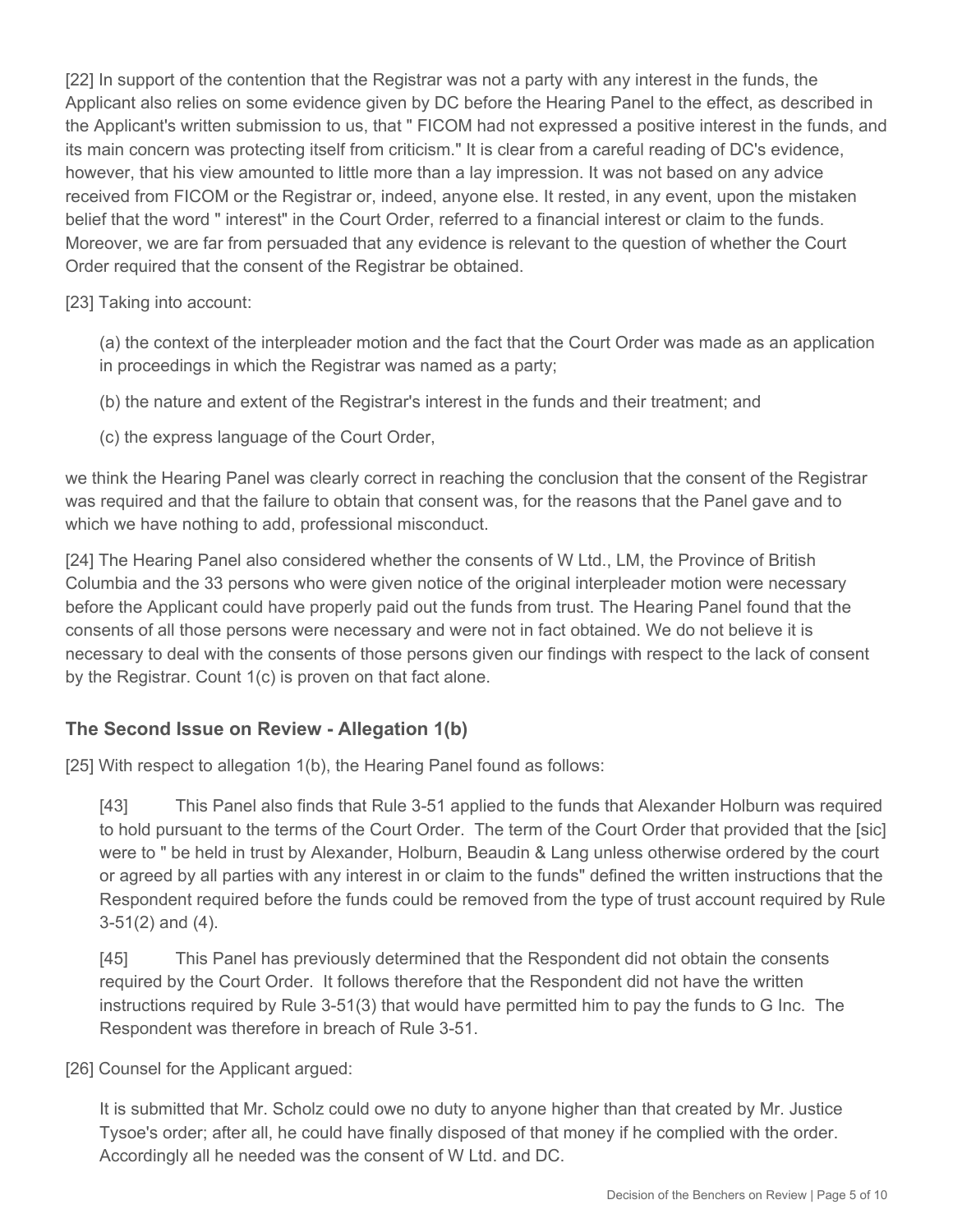If the review panel accepts that the Applicant only needed the consents of DC and W Ltd. this count fails.

[27] We have found that the Applicant needed the consent of the Registrar and did not obtain it. It follows that he caused the funds to be paid from trust in breach of Rule 3?51. The Hearing Panel found that allegation 1(b) of the citation was made out. In our view it was correct in this.

# **Allegations 2 and 4**

[28] Both allegations 2 and 4 contain as an essential element the allegation that the Applicant acted for W Ltd. in relation to the loan to G Inc. of the funds held in trust.

[29] The Hearing Panel found:

[39] At the time of the provision of funds to G Inc., the Respondent was legal advisor to W Ltd., the provider of the funds and was also the legal advisor in addition to being President and Vice-Chairman of G Corp., the parent company to G Inc. He was aware of the Court Order requiring Court approval or consents of the parties with any interest in or claim to the funds.

[49] The evidence established that the Respondent had his foot in two houses, adverse in interests at the time that the funds were loaned. In the first house, the Respondent was still associated with the law firm who was the Trustee of the fund on behalf of those ultimately entitled to it. The law firm, as trustee, was the lender. In the second house, the Respondent was also the lawyer for G Inc., the borrower. The Respondent was also the President, employee, and Vice-Chair of G Corp., the parent of the lender, G Inc. The interests of G Inc. and G Corp. were the same.

[54] Accordingly, the Panel has determined that the Respondent acted in circumstances that gave rise to divided loyalties and in circumstances of a conflict of interest. Counts 2 and 4 of the citation have therefore been made out by the Law Society, and the Respondent's conduct in these circumstances is professional misconduct.

[30] It was argued on behalf of the Applicant that:

Contrary to allegations 2 and 4, the evidence was unanimous that the Applicant was not acting for W Ltd. at the time of the loan. The Panel seems to have recognized this in analyzing the Applicant's conduct on these counts, because it did not refer to the fact that the Applicant was acting for W Ltd. in its analysis of allegations 2 and 4.

[31] While it is true that in paragraphs [46] to [55] of the reasons, which deal with allegations 2 and 4, the Hearing Panel does not refer to the Applicant acting for W Ltd. It did do so, however, in its findings of background facts contained in paragraphs [1] to [35], make clear findings that the Applicant acted for W Ltd.

[32] In paragraph [8] and [14]:

[8] At all material times, the Respondent acted in the following capacities: for G Corp., he was President, legal counsel, Vice-Chair, and Solicitor; for G Inc., he was Solicitor; and for W Ltd., he was its Solicitor.

[14] The Respondent continued to represent W Ltd. and provided significant legal services, for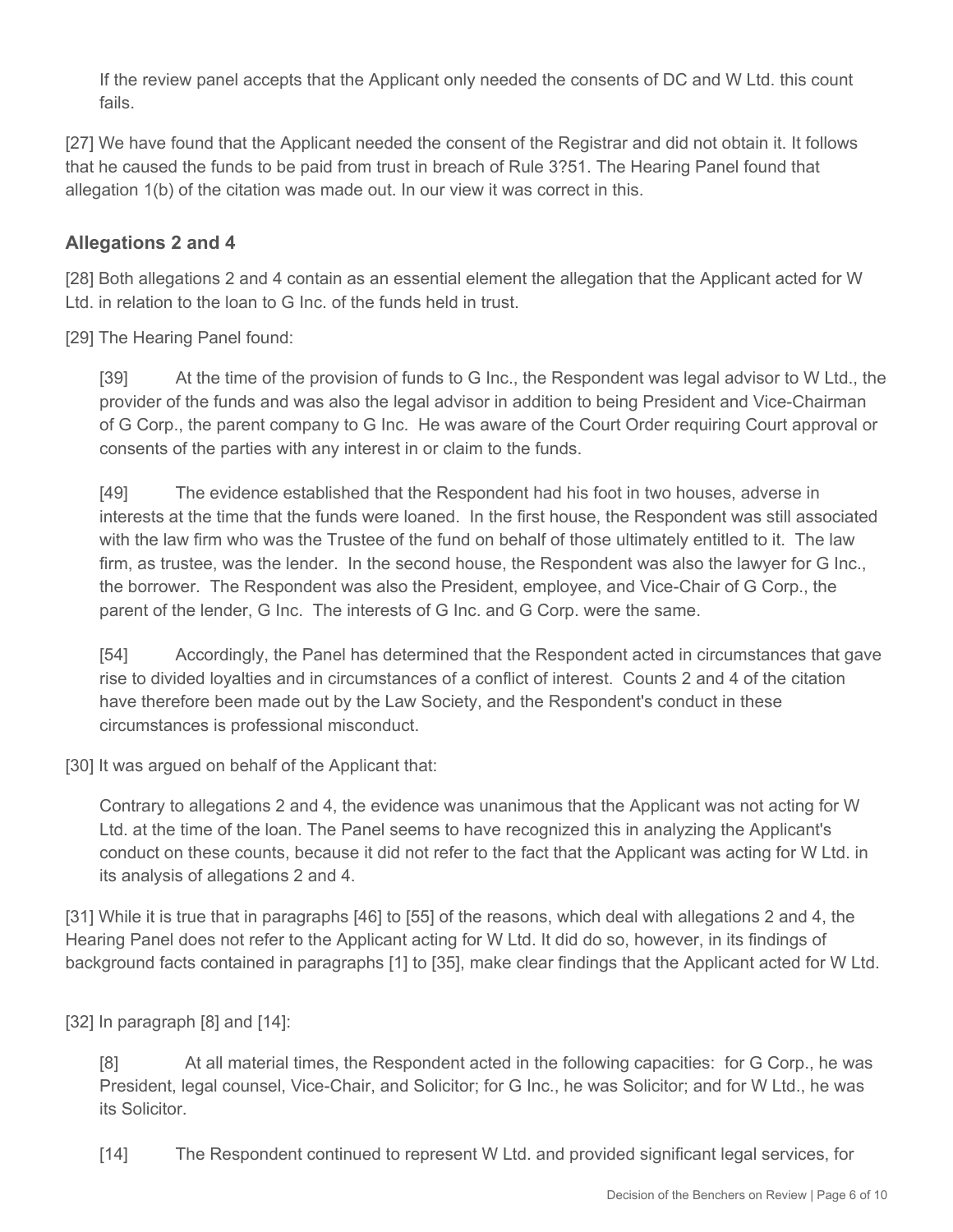which accounts were rendered in the years 1998 to 2001 by the Respondent's firm to W Ltd. in the amount of approximately \$106,000.

[33] There is ample evidence in the Record that the Applicant acted for W Ltd. in respect of the loan to G Inc.

[34] In the Agreed Statement of Facts the Applicant agreed to the following:

37. On June 28, 2001, DC met with Mr. Scholz at his office at Alexander Holburn. During this meeting, Mr. Scholz told DC that there was an opportunity to earn a higher rate of return on the Funds by investing them in G Corp. and gave DC a copy of G Corp.'s annual report. At the conclusion of the meeting, Mr. Scholz asked DC to provide confirmation by email of the authorization of W Ltd. to invest the Funds in the Subsidiary.

38. A bill was issued by Alexander Holburn to W Ltd. which included a charge in respect of this meeting (Attachment 21).

[35] Attachment 21 is an account from Alexander Holburn to W Ltd. dated November 30, 2001 signed by the Applicant. It covers legal services provided on a range of matters from April 14, 1999 to July 19, 2001. It included charges for the meeting the Applicant had with DC as described in paragraph 37 of the Agreed Statement of Facts quoted above. It also included charges for preparing a memo regarding the " disbursement of trust monies to GCC" .

[36] At the time of the loan to G Inc. Alexander Holburn was holding funds in trust for W Ltd. and was its registered and records office. (Agreed Statement of Facts para. 6)

[37] The promissory note signed by the Applicant states as follows:

**G Inc**., a company incorporated in the Province of British Columbia, Canada, promises to pay to the order of Alexander, Holburn, Beaudin & Lang " In Trust" for W Ltd., ...

The monies from the promissory note are a loan from Alexander, Holburn, Beaudin & Lang " In Trust" for W Ltd., a legal firm doing business in the Province of British Columbia for a client of that firm ...

[38] The signature block is as follows:

**Alexander, Holburn, Beaudin & Lang** " In Trust" for W Ltd., the LENDER

[39] During the hearing, Mr. Gregory acknowledged on behalf of the Applicant that, in obtaining the consents of DC and LM to the loan of the trust funds to G Inc. he did so as counsel for W Ltd.

[40] We find there is ample evidence to conclude that the Applicant was acting for W Ltd. in respect of the loan in question.

[41] The balance of allegation 2 alleges that the Applicant acted in circumstances that gave rise to divided loyalties; that is he acted for both W Ltd. and G Inc. The balance of allegation 4 alleges that the Applicant was in a conflict when acting for W Ltd. in respect of the loan because of his employment with and financial interest in G Corp.

[42] It is clear that the Applicant owed duties to G Corp. and G Inc., was employed by G Corp., and had a financial interest in G Corp.

[43] In the Agreed Statement of Facts, the Applicant agreed to the following: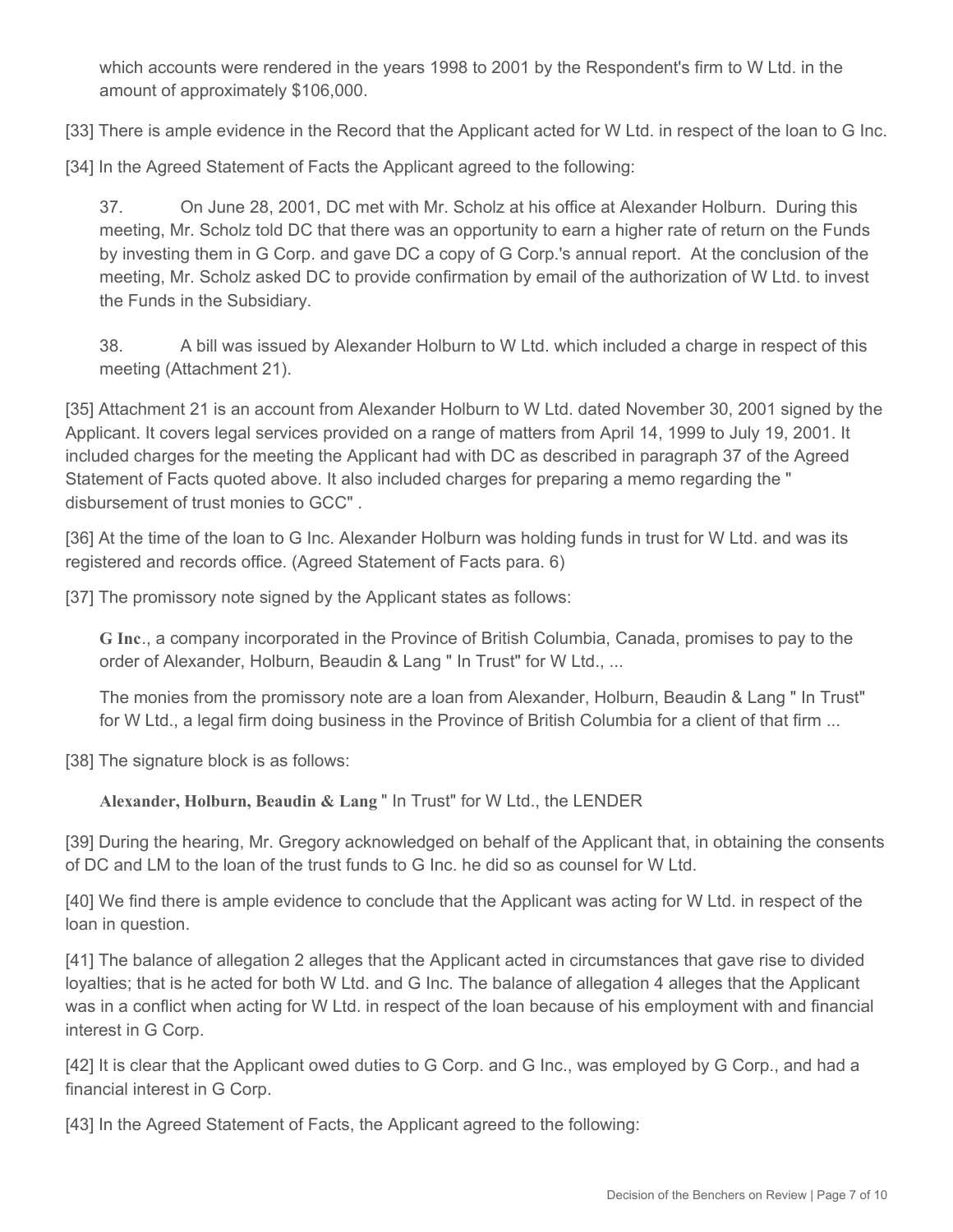### **Relationship with G Corp.**

8. In or about March 2000, Mr. Scholz was retained by G Corp. to provide legal advice and services to it and to its wholly-owned subsidiary, G Inc. (the " Subsidiary" ). (Attachment 3, para. 4)

9. On or about April 25, 2000, Mr. Scholz was appointed a director of G Corp. (Attachment 4).

10. On June 1, 2001, Mr. Scholz was appointed President of G Corp. (Attachment 5).

[44] His contract of employment with G Corp. states:

**Position**: The Employer [G Corp.] shall employ the Executive as President, legal counsel and Vice Chair of the Board of G Corp. as well as a member of the Board of G Inc. upon the terms and conditions set out in this agreement

[45] Attached to the Agreed Statement of Facts as Tab 37 is the quarterly report of G Corp for the quarter ended June 30, 2001 signed by the Applicant on August 14, 2001. It reports that the Applicant was granted an incentive option on June 4, 2001 of 350,000 shares with an exercise price of \$2.25.

[46] The Applicant also disclosed that, when he became a Director of G Corp in the spring of 2000, he was given an option on 150,000 shares with an exercise price of \$2.70 per share (Tab 36 Agreed Statement of Facts). This, of course, shows that the Applicant was an officer, director, solicitor, employee, and a person who stood to gain financially from the success of G Corp. and its wholly-owned subsidiary G Inc.

[47] The Hearing Panel expressed their reasons about the conflict in paragraph [49] in the terms of " the law firm as Trustee" on the one hand and his duties and interests to and with G Corp and G Inc. on the other. This is the basis of the Applicant's submission. Allegations 2 and 4 allege that the Applicant was in conflict because he acted for W Ltd. not because he was associated with the law firm. Mr. Gregory argues that is a different conflict, which is not included in the citation.

[48] In fact the beneficiary for whom the law firm was acting was W Ltd. We agree with the Panel's reasoning and conclusion on the basis that the Applicant was acting as counsel for W Ltd. on one hand and, on the other, for G Inc. of which he was a Director and which was the wholly-owned subsidiary of G Corp, of which he was the President and Vice-Chair of the Board. He of course was counsel to both G Corp. and G Inc. and owed duties to them that conflicted with his duties to W Ltd. By reason of the stock options he held he had a personal financial interest in G Corp.

### **Professional Misconduct**

[49] It was argued on behalf of the Applicant that " the Applicant's conduct must be viewed through his eyes." Further it was argued that this was not a case of a fully practising lawyer acting in conflicts; the Applicant was hanging up his spurs; he had stopped thinking like a lawyer.

[50] No support was provided for the first proposition. In any event, it does not withstand analysis. A lawyer's conduct must be viewed objectively and in the context of all the surrounding circumstances. Many lawyers believe that they have done nothing wrong. That belief is irrelevant to whether the impugned conduct is consistent with and permissible under the standards that govern lawyers' behaviour.

[51] The explanation given, namely the Applicant's intention to retire in the future, does not relieve him of his obligation to continue to act as a practising lawyer until he is in fact no longer one, and this did not happen until the end of 2001. Because the Applicant continued to act as a lawyer, including charging fees for his services, he was obliged to continue to think and act as a lawyer.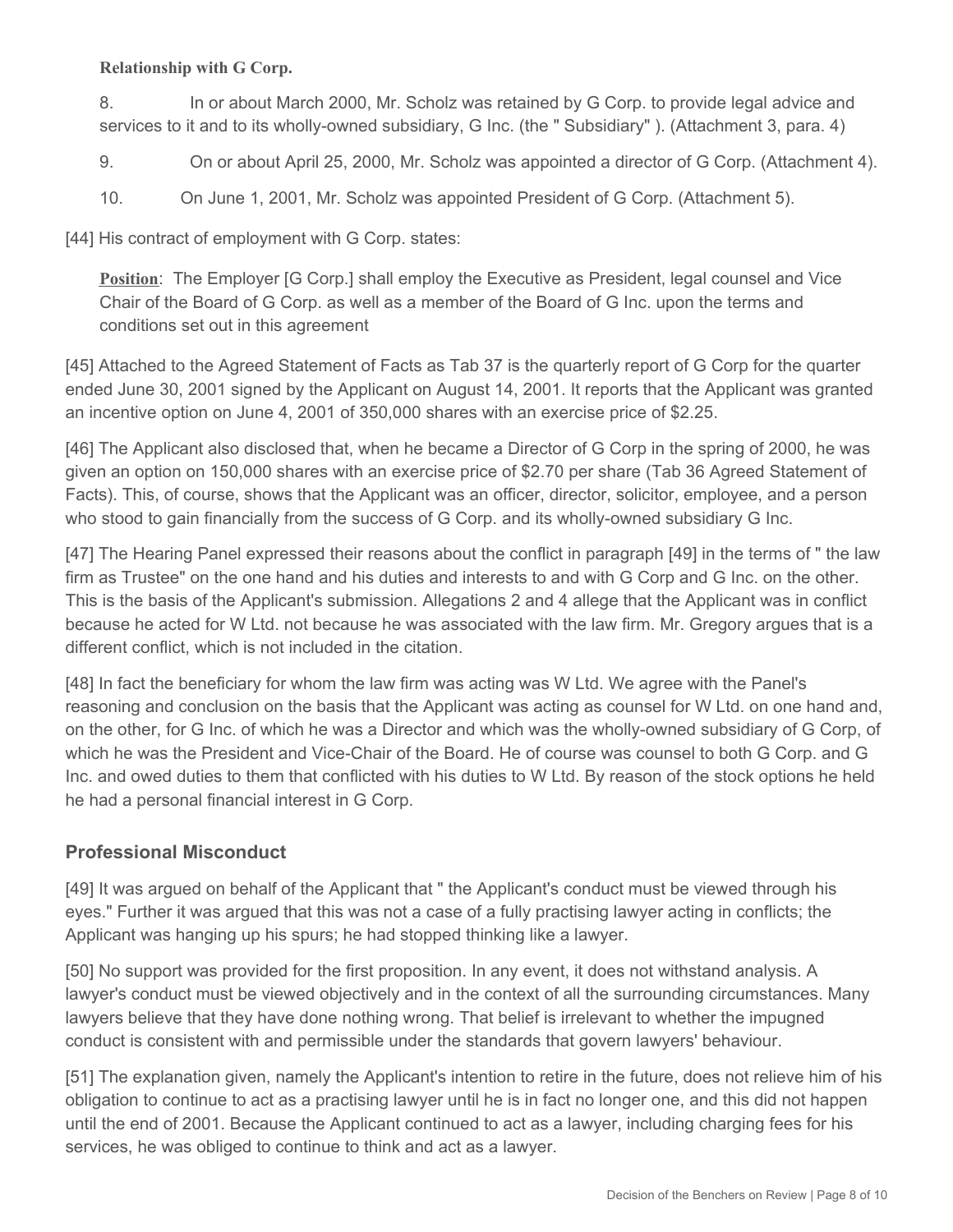[52] The standard for finding professional misconduct is set out in *Law Society of BC v. Martin*, 2005 LSBC 16. In order to find professional misconduct a panel must find that " the facts as made out disclosed a marked departure from that conduct the Law Society expects of its members ..."

[53] In paragraph [55] the Panel found:

[55] In arriving at its decision that the Respondent's conduct is professional misconduct, this Panel is of the view that the conduct of the Respondent established by the evidence discloses a marked departure from what the Law Society expects from its members, in his failure to properly obtain the consents of the appropriate parties to the payment out of funds from his trust account where such payment was not approved by Order of the Court; by acting in circumstances of conflict of interest in the placement of the funds with a Company of which he was President and legal advisor; and in investing those funds contrary to Rule 3-51 of the Law Society Rules.

[54] We agree with the Hearing Panel's decision that all of the Applicant's conduct amounted to professional misconduct.

# **Penalty**

[55] The Hearing Panel, in reasons issued on June 2, 2008 suspended the Applicant for one month and ordered him to pay costs in the amount of \$26,437.50. On Review, the Applicant argues that the penalty should be reduced to a reprimand, the costs of the hearing below should be reduced, and he should be given costs of this Review.

[56] The Applicant argues that his conduct does not warrant a one month suspension. He characterizes his conduct as follows:

(a) the sole purpose of the loan was to benefit those entitled to those trust funds;

(b) the lack of attention to formalities was consistent with the actions of a burnt-out lawyer whose heart had left the office a few days before his body; and

(c) he believed he had the consent of everyone whose consent was required.

[57] The Applicant says the Panel imposed a more severe penalty because they improperly and incorrectly found:

- (a) that the Applicant had gone behind DC's counsel to obtain a consent;
- (b) that the Applicant had not obtained W Ltd.'s authority;
- (c) the Applicant had improperly signed the trust cheque;
- (d) that the Applicant was required to give notice to FICOM and the 33 other respondents.

[58] On Review we have not found it necessary to deal with the first three points but have found against the Applicant on the necessity of obtaining the consent of the Registrar of Mortgage Brokers.

[59] The Hearing Panel, in its reasons on Penalty, did not mention any of the first three factors. Their reasons on Penalty are stated in paragraphs [7] to [10] as follows:

[7] The misconduct in the circumstances of this case is important as it involves the breach of a Court Order and acting for two clients in a situation of divided loyalties.